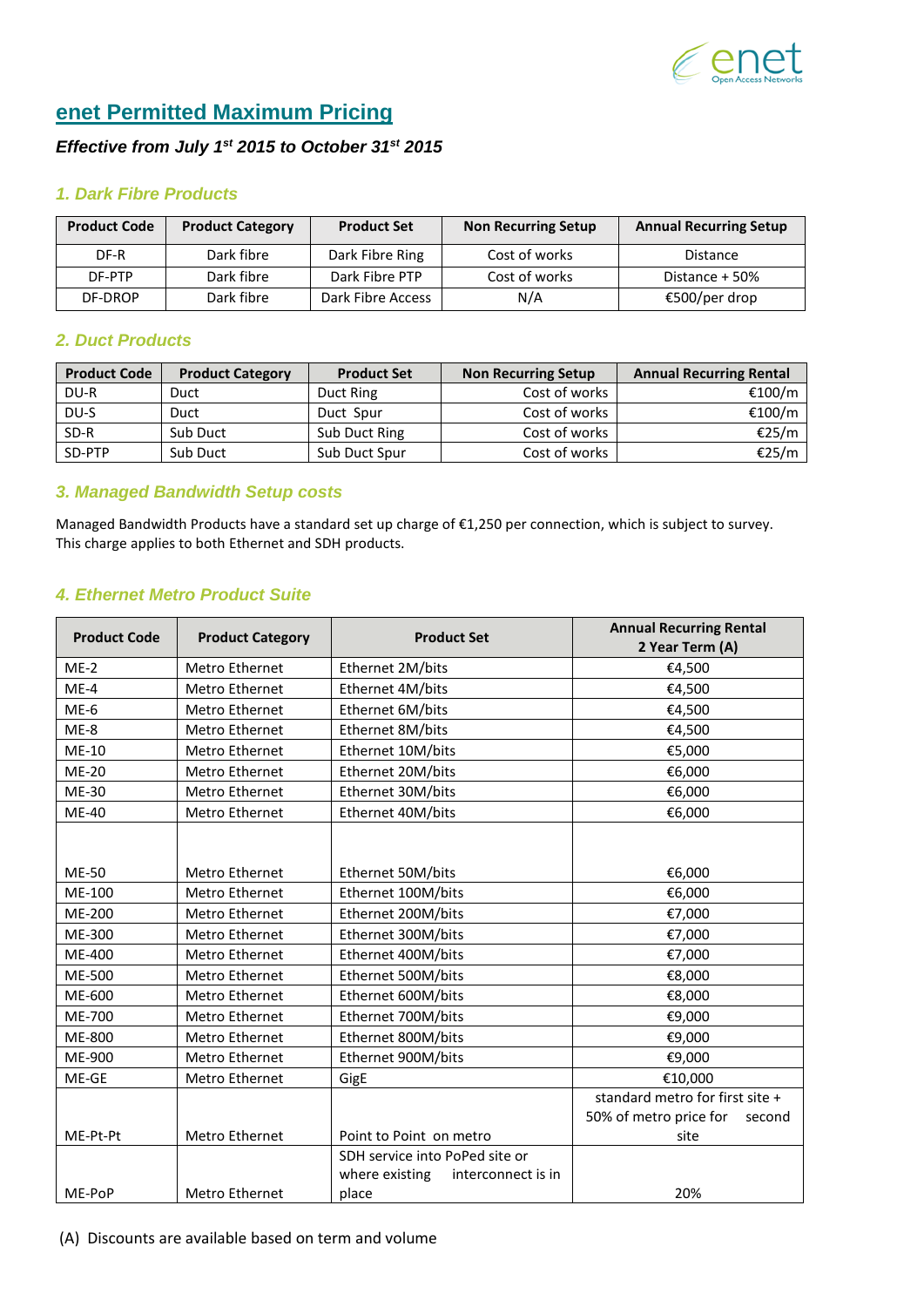

# *5. SDH Metro Product Suite*

| <b>Product Code</b> | <b>Product Category</b> | <b>Product Set</b>                | <b>Annual Recurring Rental</b><br>2 Year Term (A) |  |
|---------------------|-------------------------|-----------------------------------|---------------------------------------------------|--|
| MSDH-E1             | Metro SDH               | E <sub>1</sub>                    | €4,500                                            |  |
| MSDH-EI-PLUS        | Metro SDH               | <b>Additional E 1</b>             | €1,500                                            |  |
| MSDH-EI-Voice       | Metro SDH               | E1 (voice only)                   | €3,000                                            |  |
| MSDH-E3             | Metro SDH               | E <sub>3</sub>                    | €11,500                                           |  |
| MSDH-DS3            | Metro SDH               | DS <sub>3</sub>                   | €11,500                                           |  |
| MSDH-STM1           | Metro SDH               | STM <sub>1</sub>                  | €18,000                                           |  |
| MSDH-STM4           | Metro SDH               | STM <sub>4</sub>                  | €48,000                                           |  |
| MSDH-STM16          | Metro SDH               | <b>STM 16</b>                     | €120.000                                          |  |
|                     |                         |                                   | standard metro for first site +                   |  |
|                     |                         |                                   | 50% of metro price for<br>second                  |  |
| MSDH-Pt-Pt          | Metro SDH               | Point to Point on metro           | site                                              |  |
|                     |                         | SDH service into PoPed site or    |                                                   |  |
|                     |                         | where existing interconnect is in |                                                   |  |
| MSDH-PoP            | Metro SDH               | place                             | 20%                                               |  |

#### *4. Co-Location Products*

| <b>Product Code</b> | <b>Product Category</b>           | <b>Product Set</b> | <b>Non Recurring Setup</b> | <b>Annual Recurring Rental (B)</b> |
|---------------------|-----------------------------------|--------------------|----------------------------|------------------------------------|
| $CO-2U$             | Co-Location                       | Co-Lo 2U           | €750                       | €750                               |
| CO-HALF             | Co-Location                       | Co-Lo Half rack    | €5,000                     | €5,000                             |
| CO-RACK             | Co-Location                       | Co-Lo Rack         | €7.500                     | €7.500                             |
| CO-AS               | Antenna                           | Antenna Space      | €5.000                     | €5.000                             |
| CO-WISP             | Antenna + colo U space + Backhaul | Colo               | Price on request           | Price on request                   |

(B) Rack space does not include power and a measurement is taken when the equipment first goes into the rack and thereafter periodically and charged accordingly covering lighting and aircon.

| <b>Product Code</b> | <b>Product Category</b> | <b>Product Set</b> | <b>Non Recurring Setup</b> | <b>Annual Recurring Rental</b> |
|---------------------|-------------------------|--------------------|----------------------------|--------------------------------|
| CO-PO-AC            | Co-Location power       | AC Per Amp         |                            | €800                           |
| CO-PO-DC            | Co-Location power       | DC Per Amp         |                            | €200                           |

| <b>Product Code</b> | <b>Product Category</b> | <b>Product Set</b>             | Notice (C)           | <b>Hours</b>   | Charge (D)        |
|---------------------|-------------------------|--------------------------------|----------------------|----------------|-------------------|
|                     |                         |                                | 5 working            | normal working | €750 per group of |
| CO-AA               | Co-Location             | Co-Lo Access Accreditation     | days' notice         | hours          |                   |
|                     |                         |                                | <b>Emergency No-</b> | Emergency no-  | €120 per hour (E) |
| CO-SA-EN            | Co-Location             | <b>Supervised Co-Lo Access</b> | tice                 | tice           |                   |
|                     |                         |                                | 5 working            | normal working | €60 per hour (F)  |
| CO-SA-PN            | Co-Location             | Supervised Co-Lo Access        | days' notice         | hours          |                   |

(C) Normal Working Hours are defined as 09:00 to 17:00, Monday to Friday

(D) Cards, Keys and carriage will be charged cost of works on top of training course

(E) Including travel time

(F) Including travel time